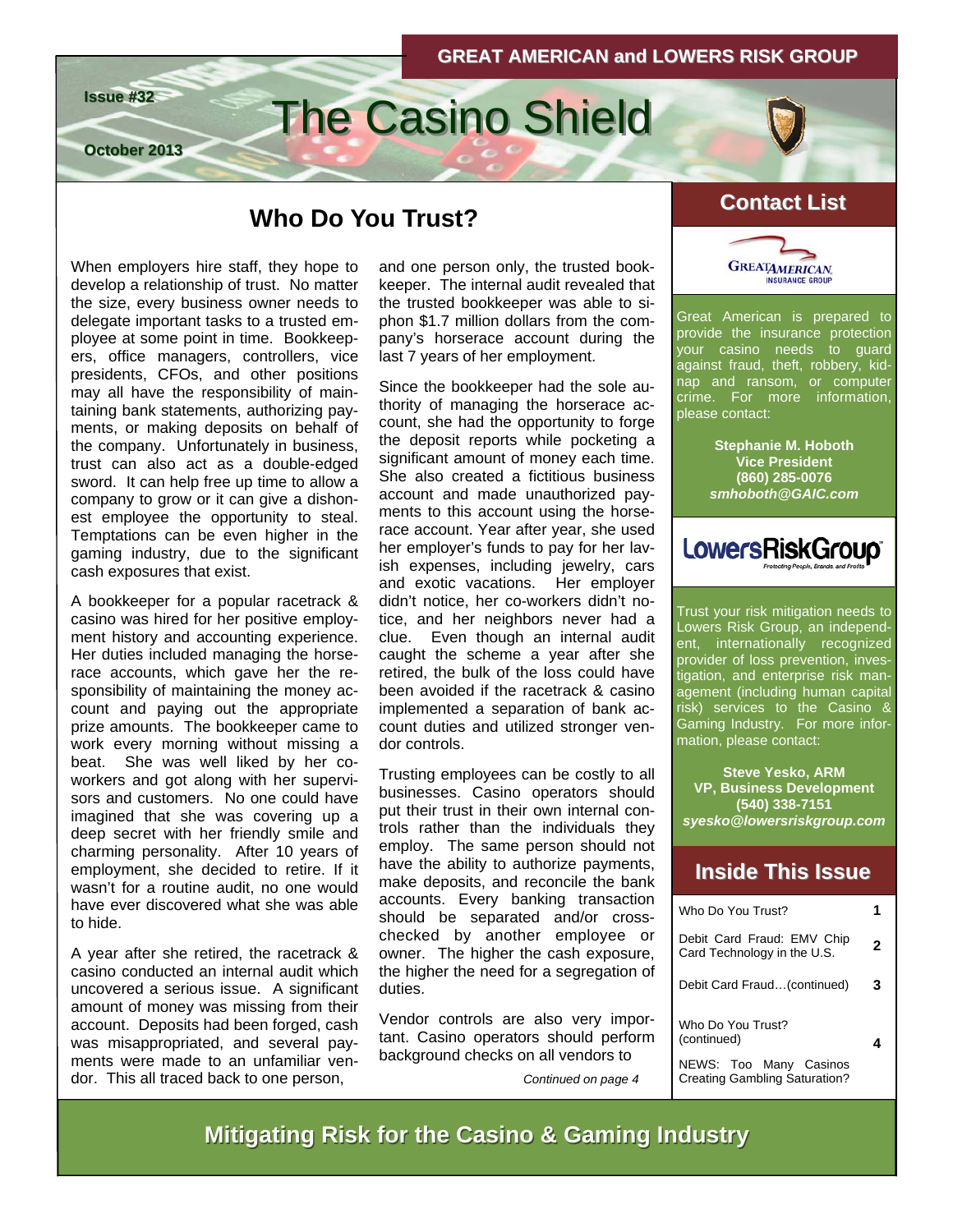### **Debit Card Fraud: The Movement Toward EMV Chip Card Technology in the U.S.**

The United States is often viewed as a world leader in many respects; however, there are a number of areas, especially from a technology standpoint, that the U.S. lags behind much of the world in the implementation of new technologies. One of these areas that has a direct impact on the rate of identity fraud is the use of EMV chip technology in debit and credit cards.

Identity fraud affects millions of people each year. One of the major deterrents is the ability to implement available technological advances in an effort to stay ahead of the criminal element. Complacency with current technologies and security features will allow the fraudster to eventually discover any security weaknesses and devise a scheme to take advantage of these weaknesses.

There are many factors driving the increased levels of identity theft crime to include the general nature of the criminal element, economic challenges, and advances in technology available to fraudsters, to name a few. Among the many areas of identity theft fraud, one that continues to grow in recent years is debit card fraud. According to Javelin Strategy and Research, a provider of independent research focused on the financial services and payment industries, identity fraud increased 13 percent in 2011, with more than 11.6 million adults becoming victims in the United States. Javelin's research also indicates that debit card fraud accounted for 36 percent of all payment card fraud in 2011. Javelin's more recent research indicates that identity fraud occurrence increased again in 2012, affecting 5.26 percent of adults in the U.S. as opposed to the 4.9 percent affected in 2011. The result of this increase is an additional 1 million consumers being affected, a total of 12.6 million consumers in 2012.

With the continually increasing use of debit cards as opposed to cash or checks for making payments, the opportunities for financial account information to be compromised are continually on the rise. Lost, stolen, or compromised debit cards can result in fraud detrimental to an individual's finances. (The fact that the debit card is directly linked to your checking account and that any misuse can quickly empty your account resulting in missed payments, suffering all of the related circumstances and hardships, is a concern for many individuals.)

Some instances of debit card fraud relate to lost or stolen cards. Another scenario that is becoming more and more common is when an individual becomes the victim of debit card fraud having never lost possession of their debit card. Therefore, securing your information, such as your account number and personal identification number (PIN), is as important as securing the card itself. The criminal element is daily becoming more and more sophisticated and technologically savvy. They are continually devising new ways to steal your data from ATM machines, merchant payment terminals, or from you personally via email or telephone communication.

In recent years there has been a steady increase in the controls implemented and information required for access to financial information. Among these are requirements for more complex passwords, specific computer authentication, and the use of security questions to verify identity. Many countries outside of the United States have even started using a microchip, which is more secure than the magnetic stripe, to prevent the duplication of cards.

This microchip technology is known as EMV. EMV (a collaboration between EuroPay, MasterCard, and Visa) has created global standards for chip technology in debit and credit cards. The EMV standards define the specifications and procedures for all elements of the EMV chip payment cards and related devices, such as point of sale (POS) terminals and ATMs.

Chip cards are embedded with a microchip that has proven to be more secure than the current magnetic stripe used on most U.S. issued payment cards. The chip has the ability to store encrypted

*Continued on page 3*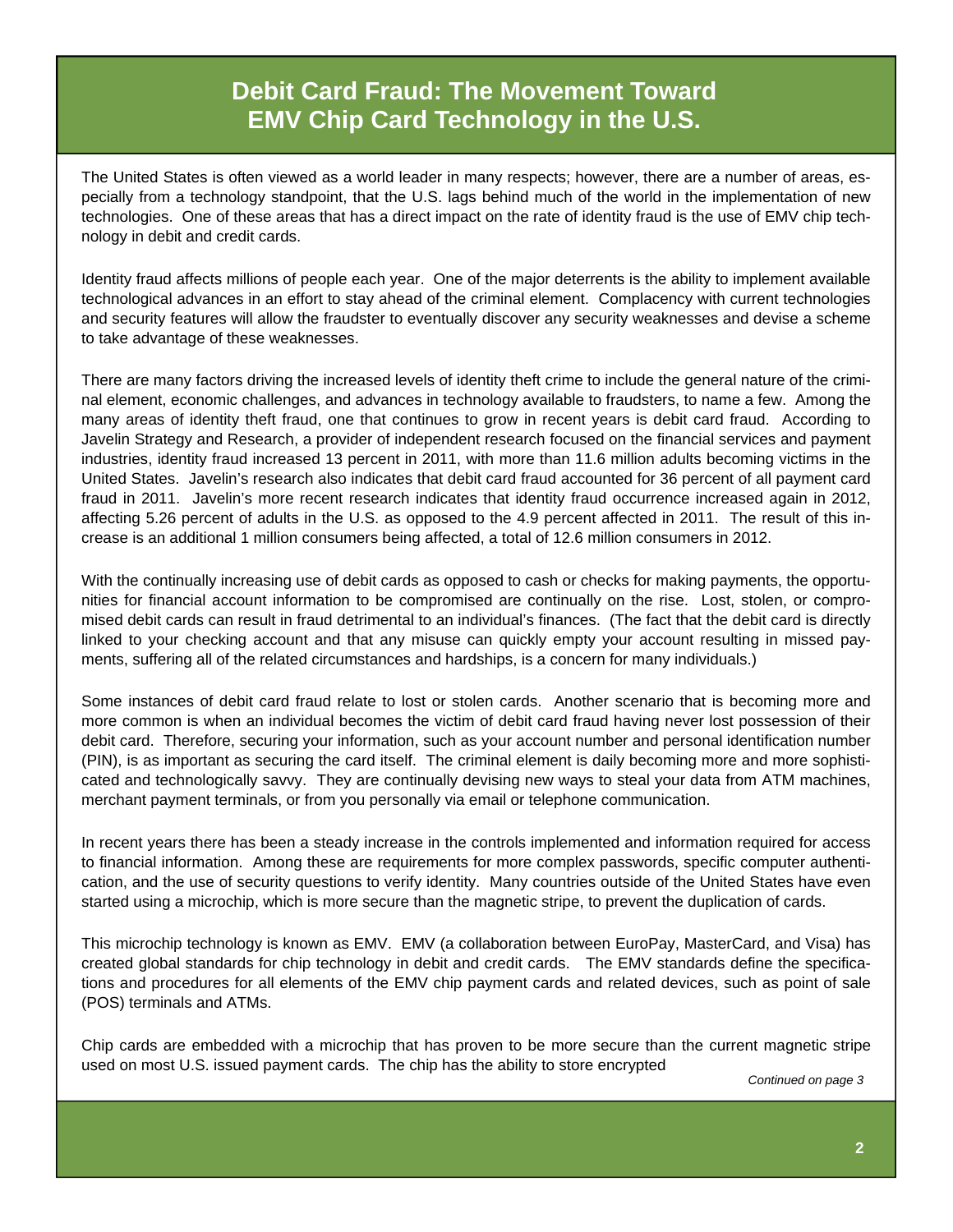### **Debit Card Fraud: The Movement Toward EMV Chip Card Technology in the U.S.**

*Continued from page 2* 

information that is used to verify the card's authenticity when it is entered into an EMV enabled device such as a POS terminal or ATM. A personal identification number (PIN) is required in what are referred to as "chip and PIN" transactions or a signature is required in what are referred to as "chip and signature" transactions. The encrypted chip and related security features make it extremely difficult to counterfeit the cards, which has been a problem with traditional magnetic stripe cards.

Identity theft is a major challenge throughout the world; however, most industrialized countries have transitioned to chip card technology in an effort to curtail the occurrence of card-present fraud. This technology has the potential to significantly decrease POS card fraud. Statistics show that other countries have seen a substantial decrease in card-present fraud since their introduction of EMV chip technology. Given that the U.S. is one of the few large economies that has not transitioned to the more secure chip technology, this fact only contributes to the focus of the fraudster on the U.S. as a target for counterfeit card fraud. With that being said, U.S.-based card issuers, financial institutions, and retailers are currently in the process of a shift to the use of chip technology in payment card transactions. Major U.S. card issuers American Express, Discover, MasterCard, and Visa have all announced EMV migration plans. In a press release dated July 30, 2013 from MasterCard and Visa, they announced plans to make "certain proprietary EMV chip technologies available to each other and other networks, enabling a debit chip transaction originating from a single chip application to be routed by the merchant to Visa, MasterCard, or any other U.S. PIN debit network that elects to participate in these same solutions," further stating that by "opening their investments and technologies to the industry, the two

brands will further accelerate the U.S. to a more secure chip-enabled marketplace."

Despite the announcements and efforts being made with respect to the transition to chip card technology in the U.S., it should be noted that there are also significant logistical challenges and financial commitments that will still need to be addressed to include the following:

- $\boxtimes$  Card issuers will be required to reissue debit and credit cards that contain the EMV microchip technology.
- $\boxtimes$  Merchants will be required to replace POS devices with newer devices that are capable of reading the EMV cards.
- $\boxtimes$  Financial institutions will be required to ensure that ATMs are capable of reading and processing EMV cards.

The U.S. also has a much greater number of card companies, financial institutions, and merchants that will be affected by this transition in comparison to the other countries that have preceded the U.S. in the transition to EMV chip technology. The financial commitment from all parties involved is substantial and has been one element contributing to the delays in the U.S. implementation of EMV.

The threat and cost of fraud will continue to be a focus of the financial and security industries. The criminal element will carry on its efforts to compromise data. However, the continued implementation of technologies such as EMV chip technology is one more step toward the global reduction in card fraud.

> *By Keith Gray Director, Cash Audits Lowers & Associates*